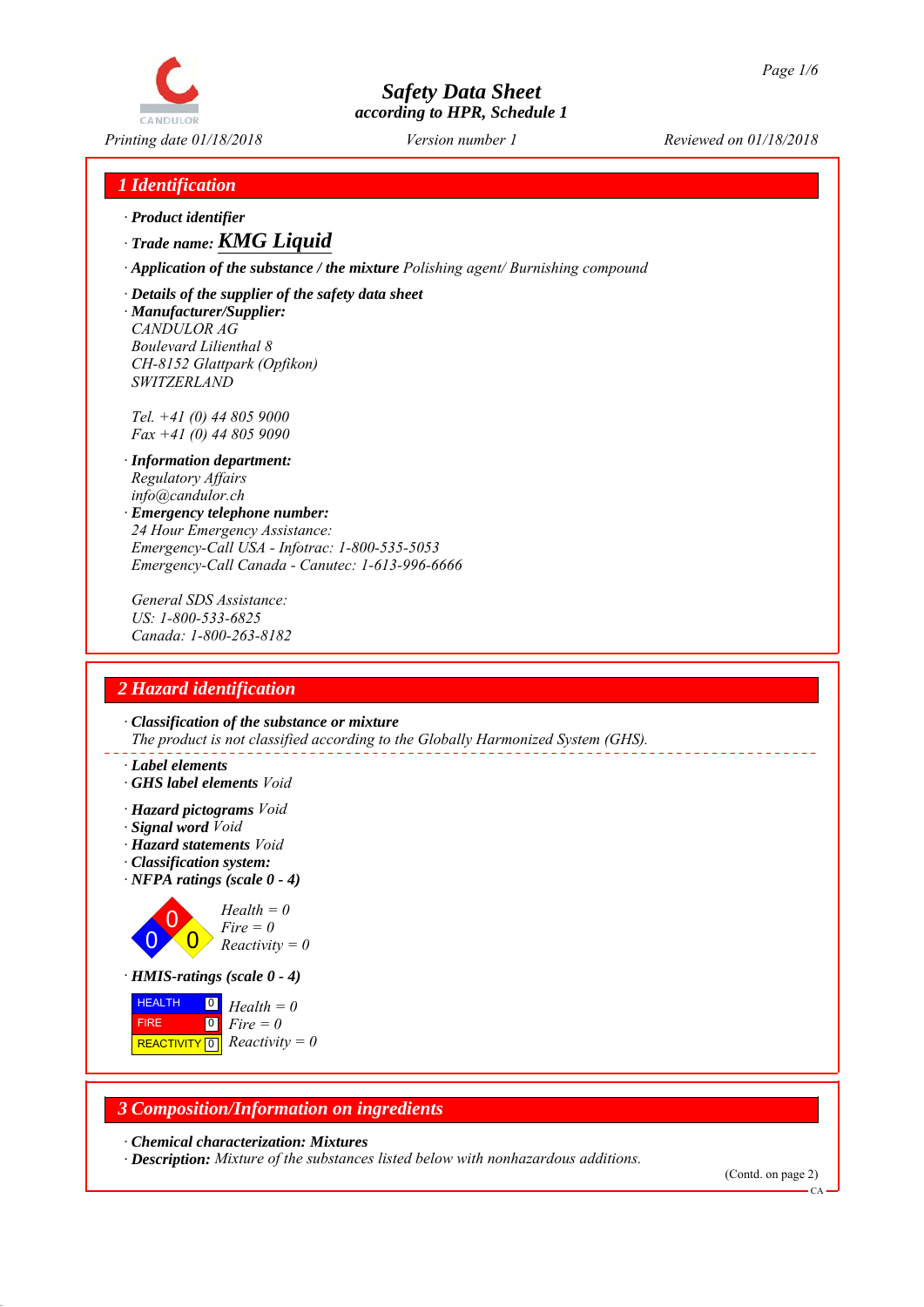*Printing date 01/18/2018 Reviewed on 01/18/2018 Version number 1*

*Trade name: KMG Liquid*

(Contd. of page 1)

*∙ Dangerous components: Void*

#### *4 First aid measures*

*∙ Description of first aid measures*

- *∙ General information: No special measures required.*
- *∙ After inhalation:*
- *Supply fresh air or oxygen; call for doctor.*
- *In case of unconsciousness place patient stably in side position for transportation.*
- *∙ After skin contact: Rinse with water.*
- *Generally the product does not irritate the skin.*
- *∙ After eye contact: Rinse opened eye for several minutes under running water. Then consult a doctor.*
- *∙ After swallowing:*

*Rinse out mouth and then drink plenty of water.*

- *If symptoms persist consult doctor.*
- *∙ Information for doctor:*
- *∙ Most important symptoms and effects, both acute and delayed No further relevant information available.*
- *∙ Indication of any immediate medical attention and special treatment needed*
- *No further relevant information available.*

#### *5 Firefighting measures*

- *∙ Extinguishing media*
- *∙ Suitable extinguishing agents: Use fire fighting measures that suit the environment.*
- *∙ Special hazards arising from the substance or mixture No further relevant information available.*
- *∙ Advice for firefighters*
- *∙ Protective equipment: No special measures required.*

## *6 Accidental release measures*

- *∙ Personal precautions, protective equipment and emergency procedures Not required.*
- *∙ Environmental precautions: Do not allow product to reach sewage system or any water course. Do not allow to enter sewers/ surface or ground water. ∙ Methods and material for containment and cleaning up:*
- *Absorb with liquid-binding material (sand, diatomite, acid binders, universal binders, sawdust).*
- *∙ Reference to other sections*
- *See Section 7 for information on safe handling.*
- *See Section 8 for information on personal protection equipment.*
- *See Section 13 for disposal information.*

## *7 Handling and storage*

- *∙ Handling:*
- *∙ Precautions for safe handling*
- *Only adequately trained personnel should handle this product.*
- *For use in dentistry only.*
- *∙ Information about protection against explosions and fires: No special measures required.*

(Contd. on page 3)

CA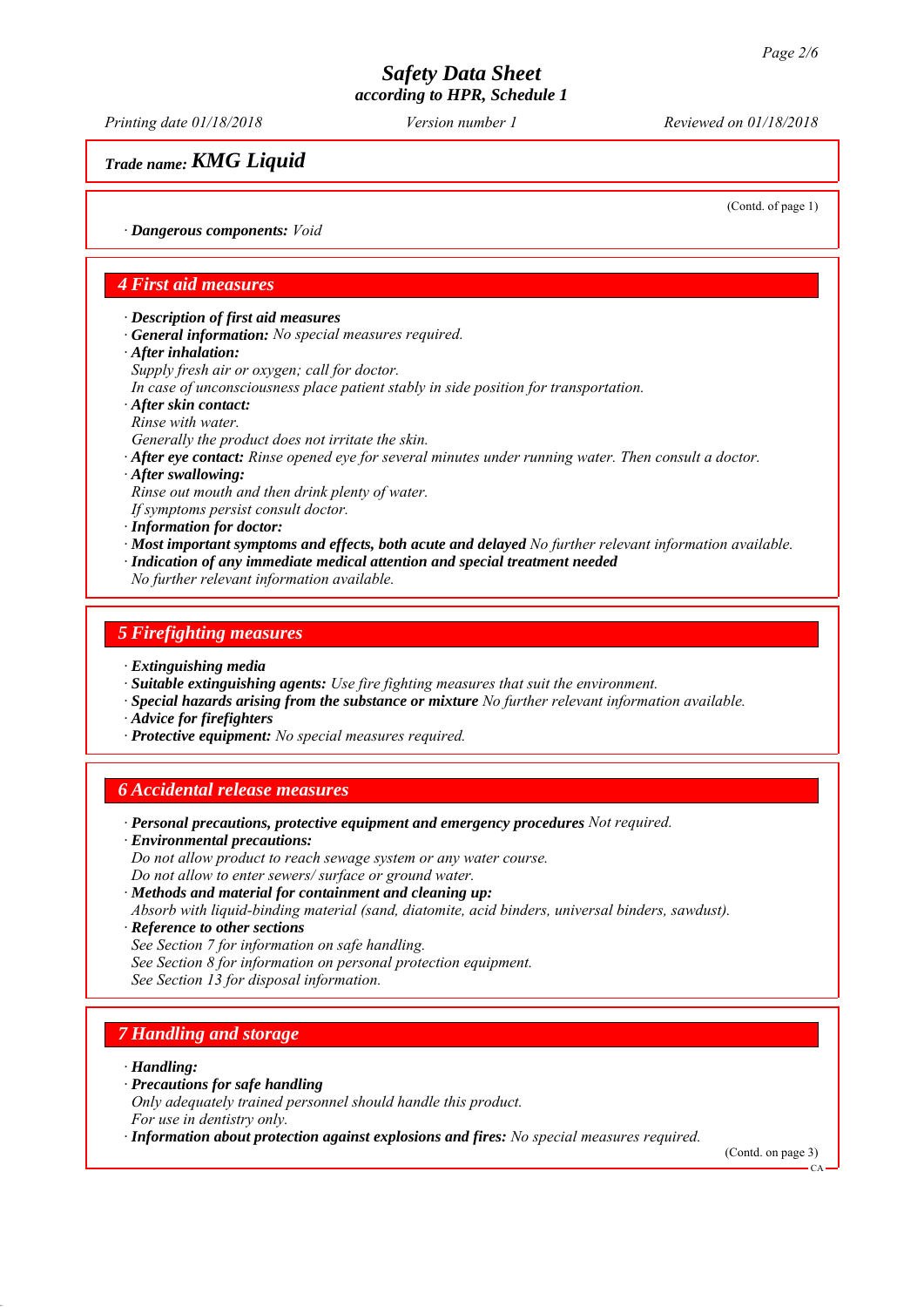*Printing date 01/18/2018 Reviewed on 01/18/2018 Version number 1*

# *Trade name: KMG Liquid*

(Contd. of page 2)

CA

- *∙ Conditions for safe storage, including any incompatibilities*
- *∙ Storage:*
- *∙ Requirements to be met by storerooms and receptacles: Store only in the original receptacle.*
- *∙ Information about storage in one common storage facility: Not required.*
- *∙ Further information about storage conditions: None.*
- *∙ Specific end use(s) No further relevant information available.*

#### *8 Exposure controls/ Personal protection*

*∙ Additional information about design of technical systems: No further data; see item 7.*

- *∙ Control parameters*
- *∙ Components with limit values that require monitoring at the workplace:*
- *The product does not contain any relevant quantities of materials with critical values that have to be monitored at the workplace.*
- *∙ Additional information: The lists that were valid during the creation were used as basis.*
- *∙ Exposure controls*
- *∙ Personal protective equipment:*
- *∙ General protective and hygienic measures: Usual hygienic measures for dental practice and dental laboratories. Keep away from foodstuffs, beverages and feed. Wash hands before breaks and at the end of work. ∙ Breathing equipment: Not required. ∙ Protection of hands: Impervious gloves After use of gloves apply skin-cleaning agents and skin cosmetics.*
- 
- *∙ Material of gloves*

*Selection of the glove material on consideration of the penetration times, rates of diffusion and the degradation*

*∙ Penetration time of glove material*

*The exact break through time has to be found out by the manufacturer of the protective gloves and has to be observed.*

*∙ Eye protection: Safety glasses*

| 9 Physical and chemical properties                      |                      |                    |
|---------------------------------------------------------|----------------------|--------------------|
| · Information on basic physical and chemical properties |                      |                    |
| <b>General Information</b>                              |                      |                    |
| $\cdot$ Appearance:                                     |                      |                    |
| Form:                                                   | Fluid                |                    |
| Color:                                                  | Pink                 |                    |
| $\cdot$ Odor:                                           | Characteristic       |                    |
| · Odor threshold:                                       | Not determined       |                    |
| $\cdot$ pH-value:                                       | Not determined.      |                    |
| $\cdot$ Change in condition                             |                      |                    |
| <b>Melting point/Melting range:</b>                     | Undetermined.        |                    |
| <b>Boiling point/Boiling range:</b>                     | $\sim 100 \degree C$ |                    |
| · Flash point:                                          | Undetermined.        |                    |
| · Flammability (solid, gaseous):                        | Not applicable.      |                    |
|                                                         |                      | (Contd. on page 4) |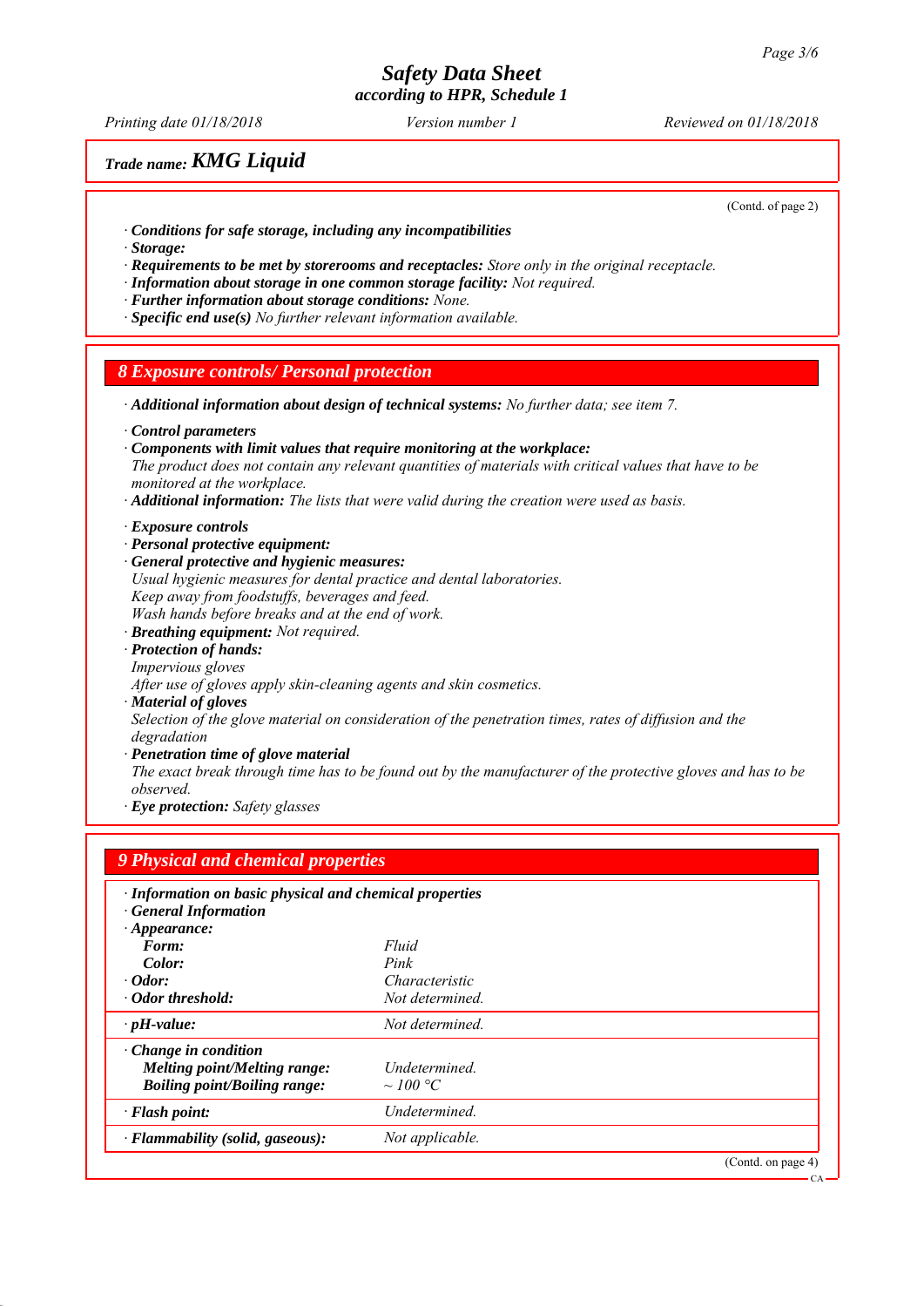*Printing date 01/18/2018 Reviewed on 01/18/2018 Version number 1*

*Trade name: KMG Liquid*

|                                                            |                                               | (Contd. of page 3) |
|------------------------------------------------------------|-----------------------------------------------|--------------------|
| $\cdot$ Auto igniting:                                     | Product is not selfigniting.                  |                    |
| · Danger of explosion:                                     | Product does not present an explosion hazard. |                    |
| $\cdot$ Vapor pressure:                                    | Not determined.                               |                    |
| $\cdot$ Density:                                           | Not determined.                               |                    |
| $\cdot$ Relative density                                   | Not determined.                               |                    |
| $\cdot$ Vapor density                                      | Not determined.                               |                    |
| $\cdot$ Evaporation rate                                   | Not determined.                               |                    |
| $\cdot$ Solubility in / Miscibility with                   |                                               |                    |
| Water:                                                     | Fully miscible.                               |                    |
| · Partition coefficient (n-octanol/water): Not determined. |                                               |                    |
| $\cdot$ Viscosity:                                         |                                               |                    |
| Dynamic:                                                   | Not determined.                               |                    |
| Kinematic:                                                 | Not determined.                               |                    |
| $\cdot$ Other information                                  | No further relevant information available.    |                    |

## *10 Stability and reactivity*

*∙ Reactivity No further relevant information available.*

- *∙ Chemical stability Stable under normal handling and storage conditions.*
- *∙ Thermal decomposition / conditions to be avoided: No decomposition if used according to specifications.*
- *∙ Possibility of hazardous reactions No dangerous reactions known.*
- *∙ Conditions to avoid No further relevant information available.*
- *∙ Incompatible materials: No further relevant information available.*
- *∙ Hazardous decomposition products: None under normal conditions of storage and use.*

# *11 Toxicological information*

*∙ Information on toxicological effects ∙ Additional toxicological information:*

*∙ Carcinogenic categories*

*∙ NTP (National Toxicology Program)*

*None of the ingredients is listed.*

# *12 Ecological information*

- *∙ Toxicity*
- *∙ Aquatic toxicity: No further relevant information available.*
- *∙ Persistence and degradability No further relevant information available.*
- *∙ Behavior in environmental systems:*
- *∙ Bioaccumulative potential No further relevant information available.*
- *∙ Mobility in soil No further relevant information available.*
- *∙ Additional ecological information:*
- *∙ General notes:*
- *Water hazard class 2 (Self-assessment): hazardous for water*
- *Do not allow product to reach ground water, water course or sewage system.*
- *∙ Results of PBT and vPvB assessment*
- *∙ PBT: Not applicable.*

(Contd. on page 5)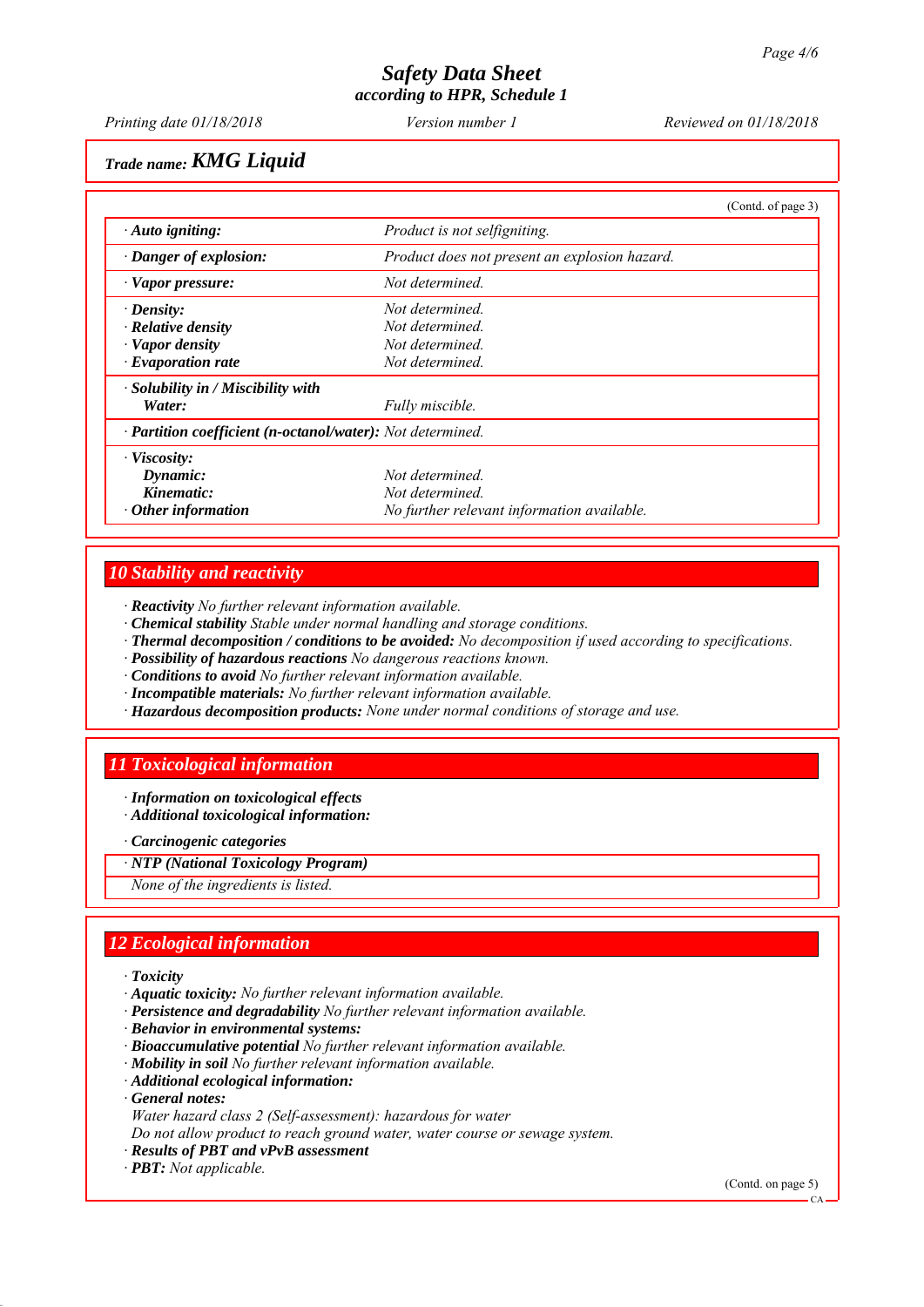*Printing date 01/18/2018 Reviewed on 01/18/2018 Version number 1*

# *Trade name: KMG Liquid*

(Contd. of page 4)

*∙ vPvB: Not applicable.*

*∙ Other adverse effects No further relevant information available.*

#### *13 Disposal considerations*

*∙ Waste treatment methods*

*∙ Recommendation:*

*Take to an approved landfill or a waste incineration plant, under conditions approved by the local authority.*

*∙ Uncleaned packagings:*

*∙ Recommendation: Disposal must be made according to official regulations.*

| <b>14 Transport information</b>                                                                        |                                                                                      |
|--------------------------------------------------------------------------------------------------------|--------------------------------------------------------------------------------------|
| $\cdot$ UN-Number<br>· DOT, TDG, ADN, IMDG, IATA                                                       | Void                                                                                 |
| $\cdot$ UN proper shipping name<br>· DOT, TDG, ADN, IMDG, IATA                                         | Void                                                                                 |
| $\cdot$ Transport hazard class(es)                                                                     |                                                                                      |
| · DOT, TDG, ADN, IMDG, IATA<br>· Class                                                                 | Void                                                                                 |
| · Packing group<br>· DOT, TDG, IMDG, IATA                                                              | Void                                                                                 |
| $\cdot$ Environmental hazards:                                                                         | Not applicable.                                                                      |
| $\cdot$ Special precautions for user                                                                   | Not applicable.                                                                      |
| · Transport in bulk according to Annex II of<br><b>MARPOL73/78 and the IBC Code</b><br>Not applicable. |                                                                                      |
| $\cdot$ Transport/Additional information:                                                              | Product is not classified as a dangerous good for transport<br>$(ADR, IMDG, IATA)$ . |
| · UN "Model Regulation":                                                                               | Void                                                                                 |

#### *15 Regulatory information*

*∙ Safety, health and environmental regulations/legislation specific for the substance or mixture*

*∙ Sara*

*∙ Section 355 (extremely hazardous substances):*

*None of the ingredients is listed.*

*∙ Section 313 (Specific toxic chemical listings):*

*None of the ingredients is listed.*

*∙ TSCA (Toxic Substances Control Act):*

*CAS: 68439-49-6 Alcohols, C-16-18, ethoxylated*

*∙ GHS label elements Void*

*∙ Hazard pictograms Void*

*∙ Signal word Void*

*∙ Hazard statements Void*

(Contd. on page 6)